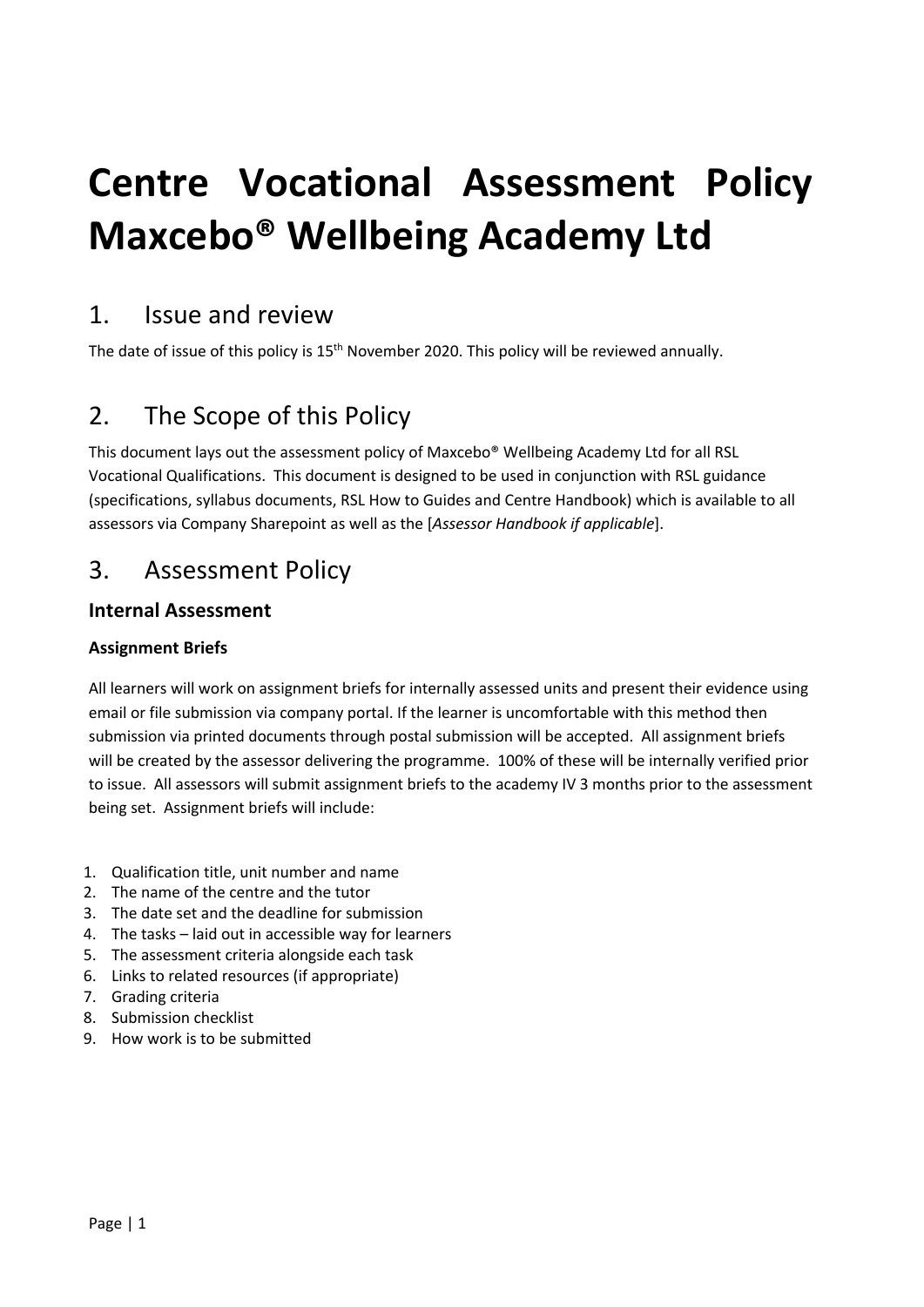#### **Internal Assessment Practice**

#### *All internal assessment will be conducted as assessment not as part of teaching and learning:*

- $\circ$  Learners complete their work within direct sight of the tutor(s) throughout the assessment.
- o Learners may complete their work collaboratively but they have to indicate their own contribution and that contribution MUST meet ALL assessment criteria in the specification.
- o All work submitted must be attributable to the learner.
- o The centre must ensure that learners have access to materials and resources as required.
- $\circ$  Feedback can be provided to the learner during completion of internal assignments but must not constitute coaching or teaching in order to ensure that the work can be authenticated.
- $\circ$  The assessment must be undertaken in the allocated time on the assignment brief.

#### **Resubmissions**

Maxcebo® Wellbeing Academy Ltd] has the following policy on resubmissions:

- Learners will be allowed one re-sit for internal assessments only.
- Learners can apply for special considerations should there be sufficient reason. In this instance the Maxcebo® Wellbeing Academy Ltd Special Consideration Policy will apply.
- Resubmissions are uncapped if submitted by the required deadline.
- Late resubmission is capped at a Pass.

#### **Assessment of Learner Work**

All learner work will be assessed for:

#### **1. Authenticity**

Learners will:

- Introduce themselves on video evidence presented.
- Every learner will be clearly seen and heard on all video evidence.
- All written work will be labelled with learner name, centre name, date of submission, task and unit title on EVERY page.

#### **Plagiarism**

Maxcebo® Wellbeing Academy Ltd will investigate all cases of plagiarism identified through assessment. Assessors are required to ensure that all learner work is authentic and they must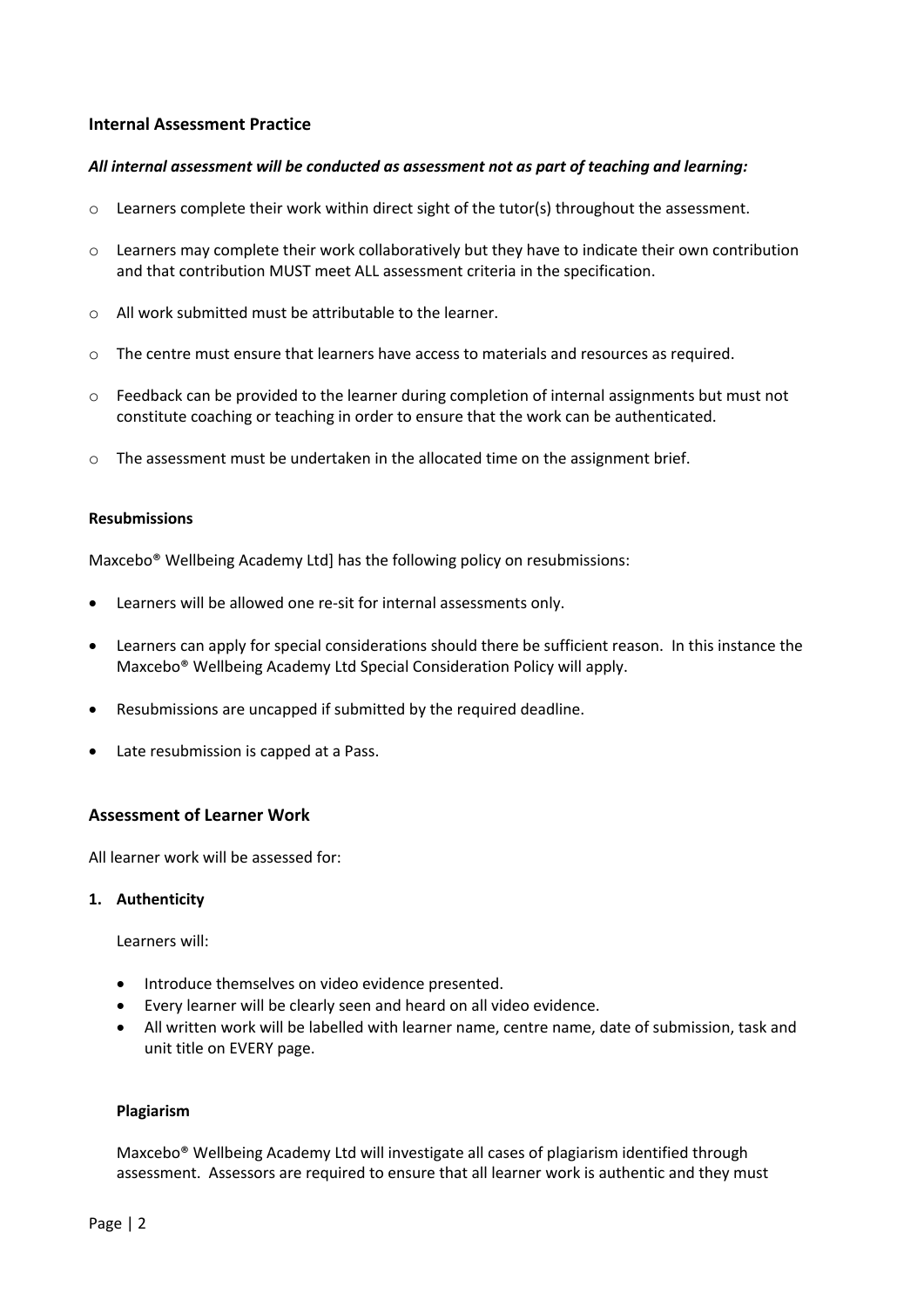reference any research that they have undertaken in their final submission using an acceptable referencing system (e.g. Harvard). When working in collaboration, all work must be directly attributable to the individual learner. Please see Maxcebo® Wellbeing Academy Ltd Plagiarism Policy for more details.

#### **2. Assessment Criteria**

All learner work will be assessed initially against the assessment criteria. If the learner has met all of the assessment criteria, work will then be graded accordingly using the grading criteria. If they have not met the assessment criteria, a grade of unclassified will be given.

#### **3. Grading Criteria**

All learner work meeting all of the assessment criteria will be graded as Pass or above. All grading decisions will be clearly auditable and will justify the grading decision made.

#### **4. The Audit Trail**

All assessment, both formative and summative, as well as grading decisions of Unclassified/Pass/Merit/Distinction will have a sufficient audit trail which will include:

- Learner name and details set out in the relevant assignment brief
- Date of assessment
- Type of assessment (formative or summative)
- Written feedback on the evidence seen:
	- o against the assessment criteria
	- o using the grading descriptors
	- o motivational and developmental
	- $\circ$  precise and easy to follow
- Grade given for the work
- Details of any resubmission required and the relevant deadline
- Evidence of internal verification and 'sign off'

All assessors will use email for their feedback and assessment decisions.

#### **5. Timing of Assessment**

All evidence will be assessed within three weeks of receipt and feedback will be provided to the learners.

It is the supervisor's responsibility to ensure that all learner work is graded appropriately and that the audit trail is available upon request to:

- Quality assurance staff
- Internal verifiers
- The Awarding Organisation